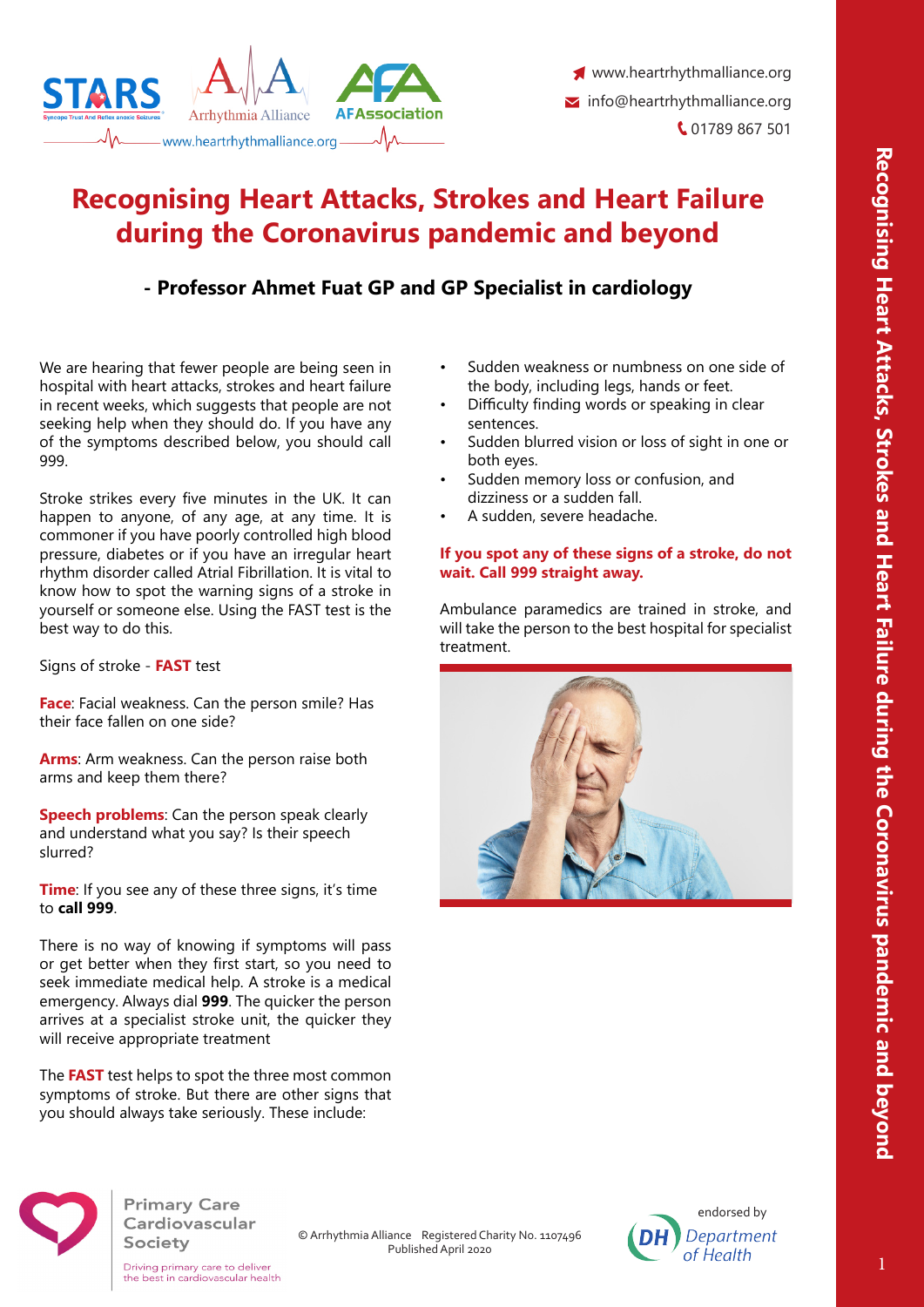

# **Recognising Heart Attacks, Strokes and Heart Failure during the Coronavirus pandemic and beyond**

# **- Professor Ahmet Fuat GP and GP Specialist in cardiology**

### **Symptoms of a heart attack**

Heart attack symptoms vary from person to person.

They can include:

- Pain or discomfort in your chest that happens suddenly and does not go away.
- Pain that spreads to your left or right arm, or to your neck, jaw, back or stomach. For some people the pain or tightness is severe, while for others it is uncomfortable
- Feeling sick, sweaty, light-headed or short of breath.

It is possible to have a heart attack without experiencing all these symptoms, and it is important to remember everyone experiences pain differently. This is common in the elderly or people with diabetes, as the condition can cause nerve damage which affects how you feel pain.

#### **What should I do if I think I am having a heart attack?**

It's important you get medical attention immediately. Do not worry about 'wasting' paramedics' time – a heart attack is a medical emergency.

You should:

- call 999 for an ambulance
- sit down and stay calm
- take a 300mg aspirin if you have one within reach
- wait for the paramedics.

## **What is HEART Failure?**

Heart failure is a condition where the heart does not pump blood around the body in sufficient quantities or strength to nourish the body tissues.

It is commoner as you get older, if you have had a heart attack that damages heart muscle (one of the reasons why you should seek help urgently), if you have poorly controlled diabetes, high blood pressure, smoke, drink too much alcohol or have an irregular heart rhythm called Atrial Fibrillation.

Patients can present with increasing swelling of feet, ankles or lower legs, shortness of breath on walking, climbing stairs and sometimes lying flat in bed and some wake up suddenly from sleep struggling to breathe and coughing up frothy sputum.

If you are getting any of these symptoms please contact your GP for assessment and tests, most of which can be done at the GP surgery. Do not delay because of fear of coronavirus because if diagnosed and treated early this can improve your symptoms, stop it getting worse and keep you out of hospital.

### **Heart palpitations**

Heart palpitations are heartbeats that suddenly become more noticeable. Your heart may feel like it is pounding, fluttering or beating irregularly, often for just a few seconds or minutes. You may also feel these sensations in your throat or neck. Palpitations may seem alarming, but in most cases they are harmless and are not normally a sign of a serious problem. Sometimes you may feel an extra or missed beat. These are known as ectopic beats and are also usually nothing to worry about.

endorsed by

Department

of Health



**Primary Care** Cardiovascular Society

© Arrhythmia Alliance Registered Charity No. 1107496 Published April 2020

Driving primary care to deliver<br>the best in cardiovascular health

2

**Recognising Heart Attacks, Strokes and Heart Failure during the Coronavirus pandemic and beyond**

Recognising Heart Attacks, Strokes and Heart Failure during the Coronavirus pandemic and beyond